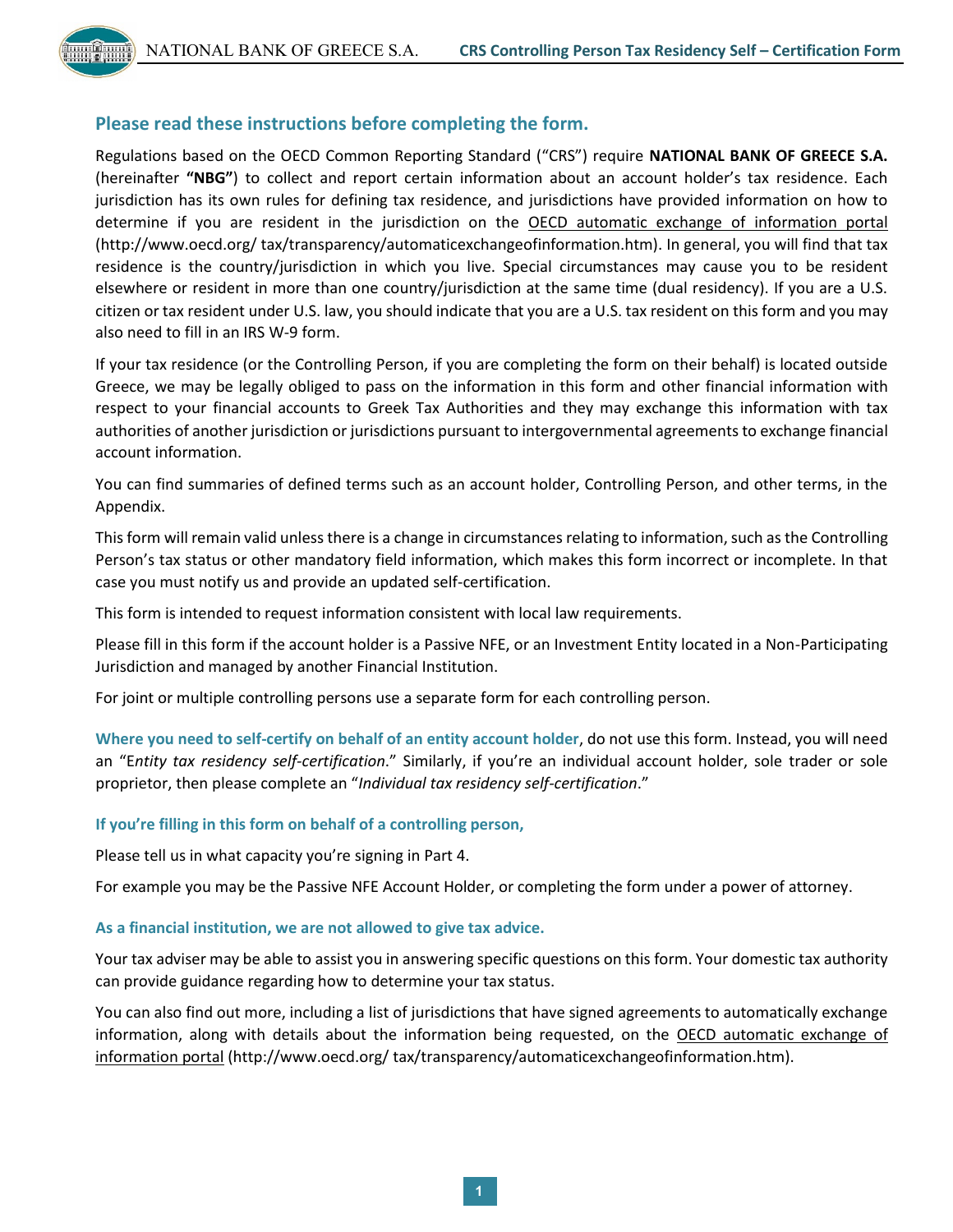

*Please complete Parts 1 – 3 in BLOCK LETTERS. All field marked with a \* are mandatory.* 

### **PART 1 – IDENTIFICATION OF A CONTROLLING PERSON**

|    | A. Customer code (to be completed by the Bank)                                                                         |  |  |
|----|------------------------------------------------------------------------------------------------------------------------|--|--|
| В. | <b>Name of Controlling Person</b>                                                                                      |  |  |
|    | Family Name or Surnames(s)*                                                                                            |  |  |
|    | Title                                                                                                                  |  |  |
|    | <b>First or Given Name</b>                                                                                             |  |  |
|    | Middle Name(s)                                                                                                         |  |  |
| C. | <b>Current Residence Address</b>                                                                                       |  |  |
|    | Line 1 (e.g. House/Apt/Suite Name, Number,<br>Street if any)*<br>Line $2$ (e.g.<br>Town/City/Province/County/State)*   |  |  |
|    | Country *                                                                                                              |  |  |
|    | Postal Code/ZIP Code (if any)*                                                                                         |  |  |
| D. | Mailing Address (please only complete if different to the address shown in Section C above)                            |  |  |
|    | Line 1 (e.g. House/Apt/Suite Name, Number,<br>Street)<br>Line $2$ (e.g.<br>Town/City/Province/County/State)<br>Country |  |  |
|    | Postal Code/ZIP Code                                                                                                   |  |  |
| Е. | Date of birth*(dd/mm/yyyy)                                                                                             |  |  |
| F. | <b>Place of birth</b>                                                                                                  |  |  |
|    | Town or City of Birth*                                                                                                 |  |  |
|    | Country of Birth*                                                                                                      |  |  |
| G. | Please enter the legal name of the relevant Entity Account Holder(s) of which you are a<br><b>Controlling Person</b>   |  |  |
|    | Legal name of Entity 1                                                                                                 |  |  |
|    | Legal name of Entity 2                                                                                                 |  |  |
|    | Legal name of Entity 3                                                                                                 |  |  |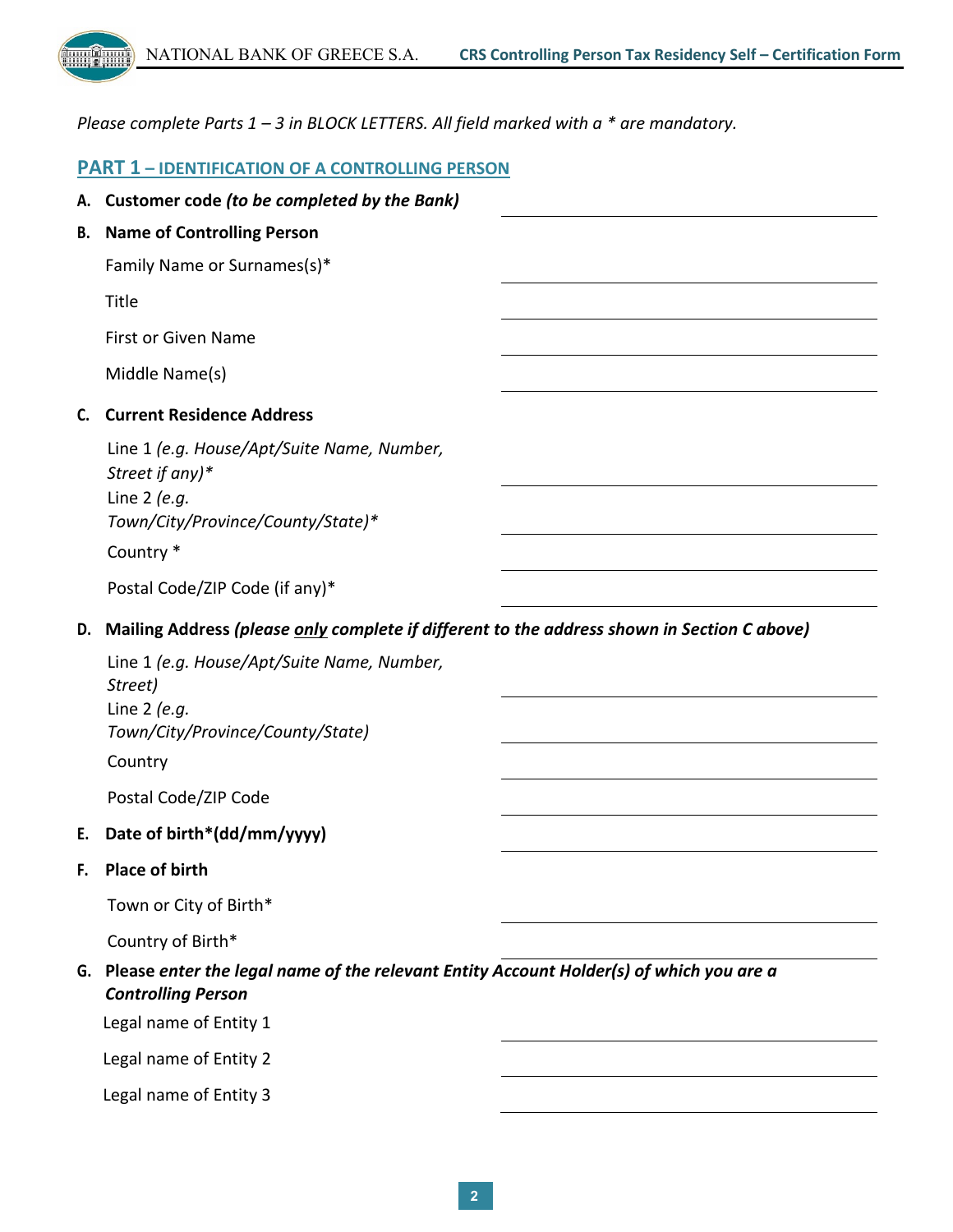NATIONAL BANK OF GREECE S.A. **CRS Controlling Person Tax Residency Self – Certification Form**

**PART 2 – COUNTRY/JURISDICTION OF RESIDENCE FOR TAX PURPOSES AND RELATED TAXPAYER IDENTIFICATION NUMBER OR FUNCTIONAL EQUIVALENT ("TIN") \*** *(see Appendix)*

*Please complete the following table indicating:*

- *(i) where the Controlling Person is tax resident and*
- *(ii) the Controlling Person's TIN for each country/jurisdiction indicated; and,*
- *(iii) if the Controlling Person is a tax resident in a country/jurisdiction that is a Reportable Jurisdiction(s) then please also complete Part 3 "Type of Controlling Person".*

(You may also find out more about whether a country/jurisdiction is a Reportable Jurisdiction on the OECD automatic exchange of information portal (http://www.oecd.org/ tax/transparency/automatic exchangeofinformation.htm)).

*If the Controlling Person is tax resident in more than three countries/jurisdictions, please use a separate sheet* 

If a TIN is unavailable please provide the appropriate reason **A**, **B** or **C**:

*Reason A - The country/jurisdiction where the Controlling Person is resident does not issue TINs to its residents* 

*Reason B - The Account Holder is otherwise unable to obtain a TIN or equivalent number (Please explain why you are unable to obtain a TIN in the below table if you have selected this reason)* 

*Reason C -No TIN is required. (Note: Only select this reason if the domestic law of the relevant jurisdiction does not require the collection of the TIN issued by such jurisdiction).* 

| Country/Jurisdiction of tax<br>residence |  | <b>TIN</b> | If no TIN available enter Reason<br>A,B or C |  |  |  |
|------------------------------------------|--|------------|----------------------------------------------|--|--|--|
|                                          |  |            |                                              |  |  |  |
| $\overline{2}$                           |  |            |                                              |  |  |  |
| $\overline{\mathbf{3}}$                  |  |            |                                              |  |  |  |

*Please explain in the following boxes why you are unable to obtain a TIN if you selected Reason B above*.

| п |  |
|---|--|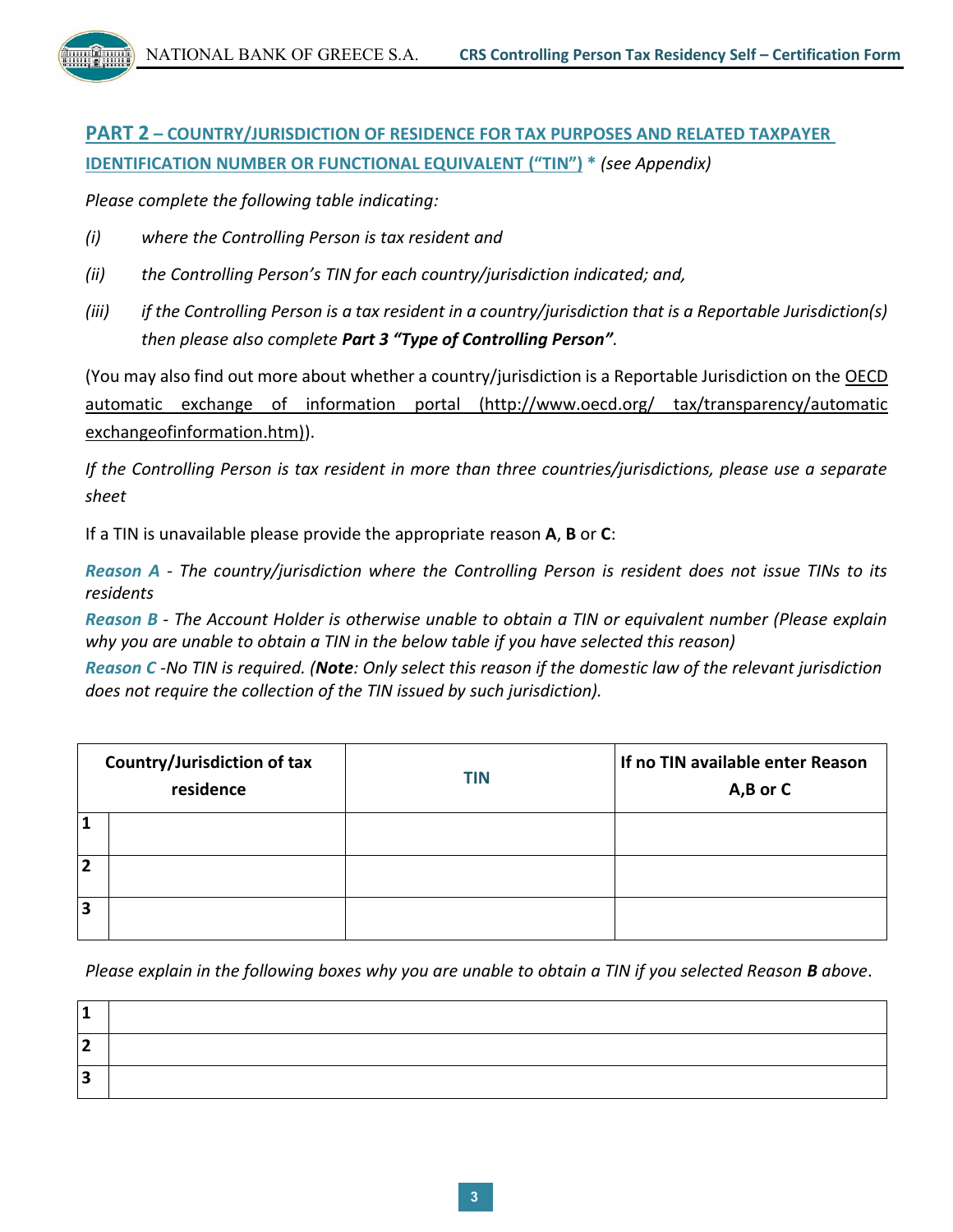NATIONAL BANK OF GREECE S.A. **CRS Controlling Person Tax Residency Self – Certification Form**

# **PART 3 – TYPE OF CONTROLLING PERSON**

*Please only complete this section if you are tax resident in one or more Reportable Jurisdictions.*

| Please provide the Controlling Person's Status by ticking the appropriate box.<br><b>Entity 1</b> |                                                                                      |        | <b>Entity 2</b> | <b>Entity 3</b> |
|---------------------------------------------------------------------------------------------------|--------------------------------------------------------------------------------------|--------|-----------------|-----------------|
| a.                                                                                                | Controlling Person of a legal person - control by ownership                          | $\Box$ | П               | П               |
| b.                                                                                                | Controlling Person of a legal person - control by other means                        | П      | П               | $\mathsf{L}$    |
| c.                                                                                                | Controlling Person of a legal person - senior managing official                      | П      | П               | $\mathsf{L}$    |
| d.                                                                                                | Controlling Person of a trust - settlor                                              | П      | П               | П               |
| e.                                                                                                | Controlling Person of a trust - trustee                                              | П      | П               | $\mathsf{L}$    |
| f.                                                                                                | Controlling Person of a trust - protector                                            | П      | П               | П               |
| g.                                                                                                | Controlling Person of a trust - beneficiary                                          | П      | П               | П               |
| h.                                                                                                | Controlling Person of a trust - other                                                | П      | П               | П               |
| i.                                                                                                | Controlling Person of a legal arrangement (non $-$ trust) $-$ settlor-equivalent     | П      | П               | П               |
| j.                                                                                                | Controlling Person of a legal arrangement (non $-$ trust) $-$ trustee-equivalent     | П      | П               | П               |
| k.                                                                                                | Controlling Person of a legal arrangement (non - trust) - protector-<br>equivalent   | П      | П               | П               |
| Ι.                                                                                                | Controlling Person of a legal arrangement (non - trust) - beneficiary-<br>equivalent | □      | П               |                 |
|                                                                                                   | $m.$ Controlling Person of a legal arrangement (non $-$ trust) – other-equivalent    | П      | □               | П               |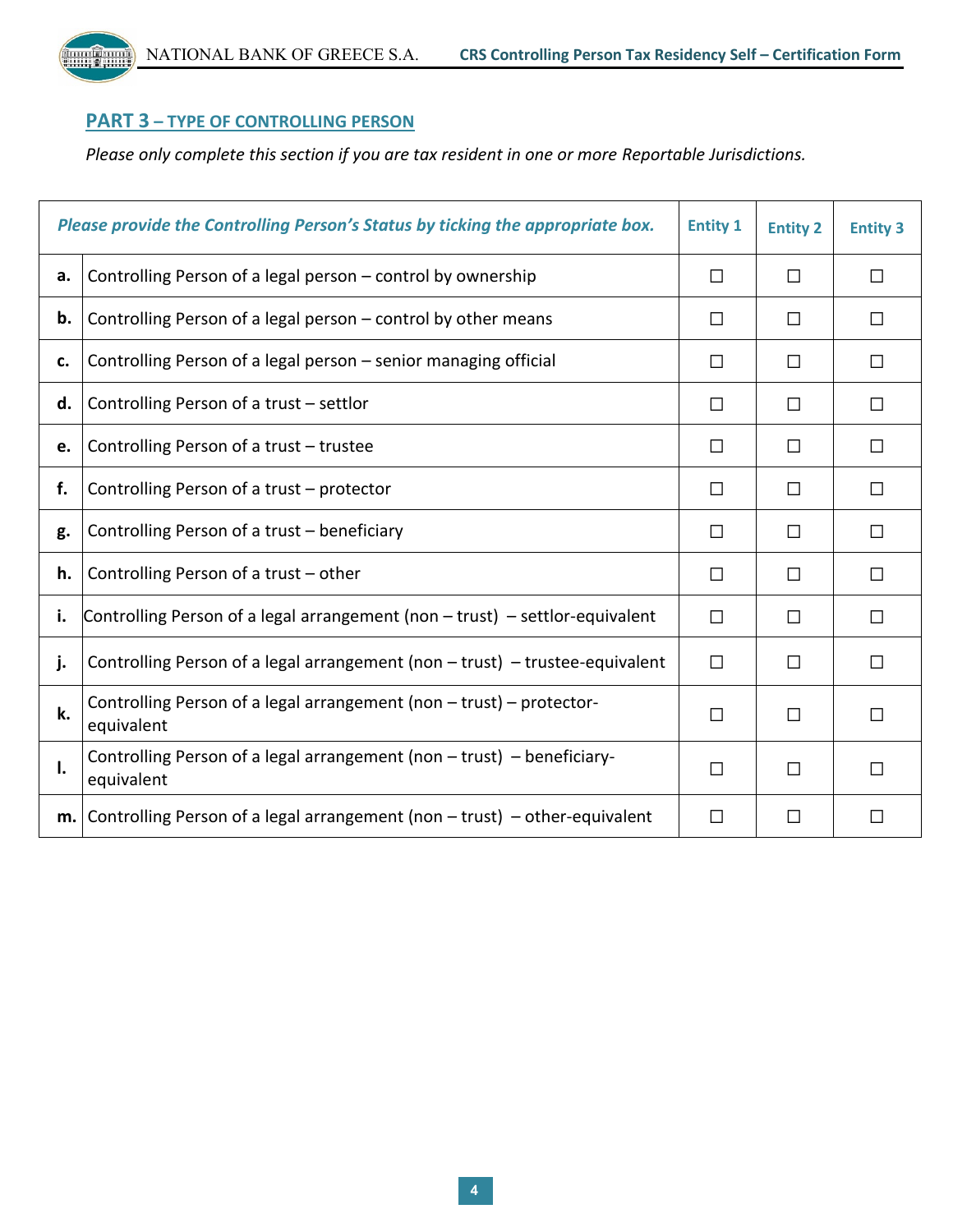## **PART 4 – DECLARATION AND SIGNATURE\***

I understand that the information supplied by me is covered by the full provisions of the terms and conditions governing the Account Holder's relationship with **NBG** setting out how **NBG** may use and share the information supplied by me.

I acknowledge that the information contained in thisform and information regarding the Controlling Person and any Reportable Account(s) may be reported to the tax authorities of the country/jurisdiction in which this account(s) is/are maintained and exchanged with tax authorities of another country/jurisdiction or countries/jurisdictions in which [I/the Controlling Person] may be tax resident pursuant to intergovernmental agreements to exchange financial account information.

I certify that I am the Controlling Person, or am authorized to sign for the Controlling Person, of all the account(s) held by the Entity Account Holder to which this form relates.

|                       | I undertake to advise NBG within 30 days of any change in circumstances which affects the tax residency status of the<br>individual identified in Part 1 of this form or causes the information contained herein to become incorrect or incomplete,<br>and to provide NBG with a suitably updated self-certification and Declaration. |
|-----------------------|---------------------------------------------------------------------------------------------------------------------------------------------------------------------------------------------------------------------------------------------------------------------------------------------------------------------------------------|
| Signature:*           |                                                                                                                                                                                                                                                                                                                                       |
| Print name:*          |                                                                                                                                                                                                                                                                                                                                       |
| Date:* $(dd/mm/yyyy)$ |                                                                                                                                                                                                                                                                                                                                       |
|                       | <b>Note:</b> If you are not the Controlling Person please indicate the capacity in which you are signing the form. If signing under<br>a power of attorney please also attach a certified copy of the power of attorney.                                                                                                              |
| Capacity:*            |                                                                                                                                                                                                                                                                                                                                       |
|                       |                                                                                                                                                                                                                                                                                                                                       |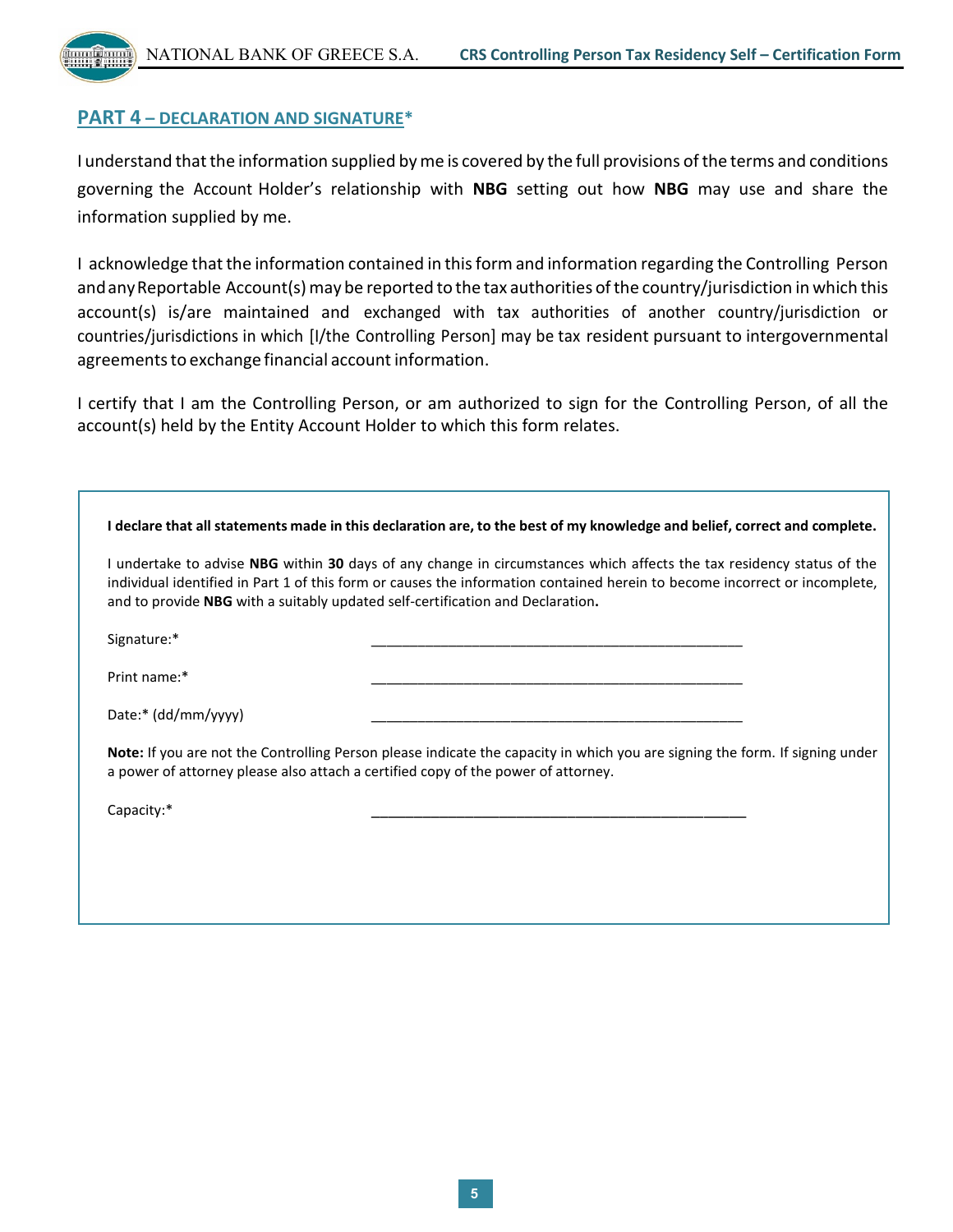NATIONAL BANK OF GREECE S.A. **CRS Controlling Person Tax Residency Self – Certification Form**

### **APPENDIX – SUMMARY DESCRIPTIONS OF SELECT DEFINED TERMS**

**Note:** These are selected summaries of defined terms provided to assist you with the completion of this form. Further details can be found within the OECD "*Common Reporting Standard for Automatic Exchange of Financial Account Information*" (the "CRS"), the associated *"Commentary"* to the CRS, and domestic guidance. This can be found at the OECD automatic exchange of information portal

http://www.oecd.org/tax/transparency/automaticexchangeofinformation.htm).

If you have any questions then please contact your tax adviser or domestic tax authority.

### **"Account Holder"**

The term "Account Holder" means the person listed or identified as the holder of a Financial Account. A person, other than a Financial Institution, holding a Financial Account for the benefit of another person as an agent, a custodian, a nominee, a signatory, an investment advisor, an intermediary, or as a legal guardian, is not treated as the Account Holder. In these circumstances that other person is the Account Holder. For example in the case of a parent/child relationship where the parent is acting as a legal guardian, the child is regarded as the Account Holder. With respect to a jointly held account, each joint holder is treated as an Account Holder.

#### **"Active NFE"**

An NFE is an Active NFE if it meets any of the criteria listed below. In summary, those criteria refer to:

- **active NFEs by reason of income and assets;**
- publicly traded NFEs;
- Governmental Entities, International Organizations, Central Banks, or their wholly owned Entities;
- holding NFEs that are members of a nonfinancial group;
- start-up NFEs;
- NFEs that are liquidating or emerging from bankruptcy;
- treasury centers that are members of a nonfinancial group; or
- non-profit NFEs.

An entity will be classified as Active NFE if it meets any of the following criteria:

- a) less than 50% of the NFE's gross income for the preceding calendar year or other appropriate reporting period is passive income and less than 50% of the assets held by the NFE during the preceding calendar year or other appropriate reporting period are assets that produce or are held for the production of passive income;
- b) the stock of the NFE is regularly traded on an established securities market or the NFE is a Related Entity of an Entity the stock of which is regularly traded on an established securities market;
- c) the NFE is a Governmental Entity, an International Organization, a Central Bank, or an Entity wholly owned by one or more of the foregoing;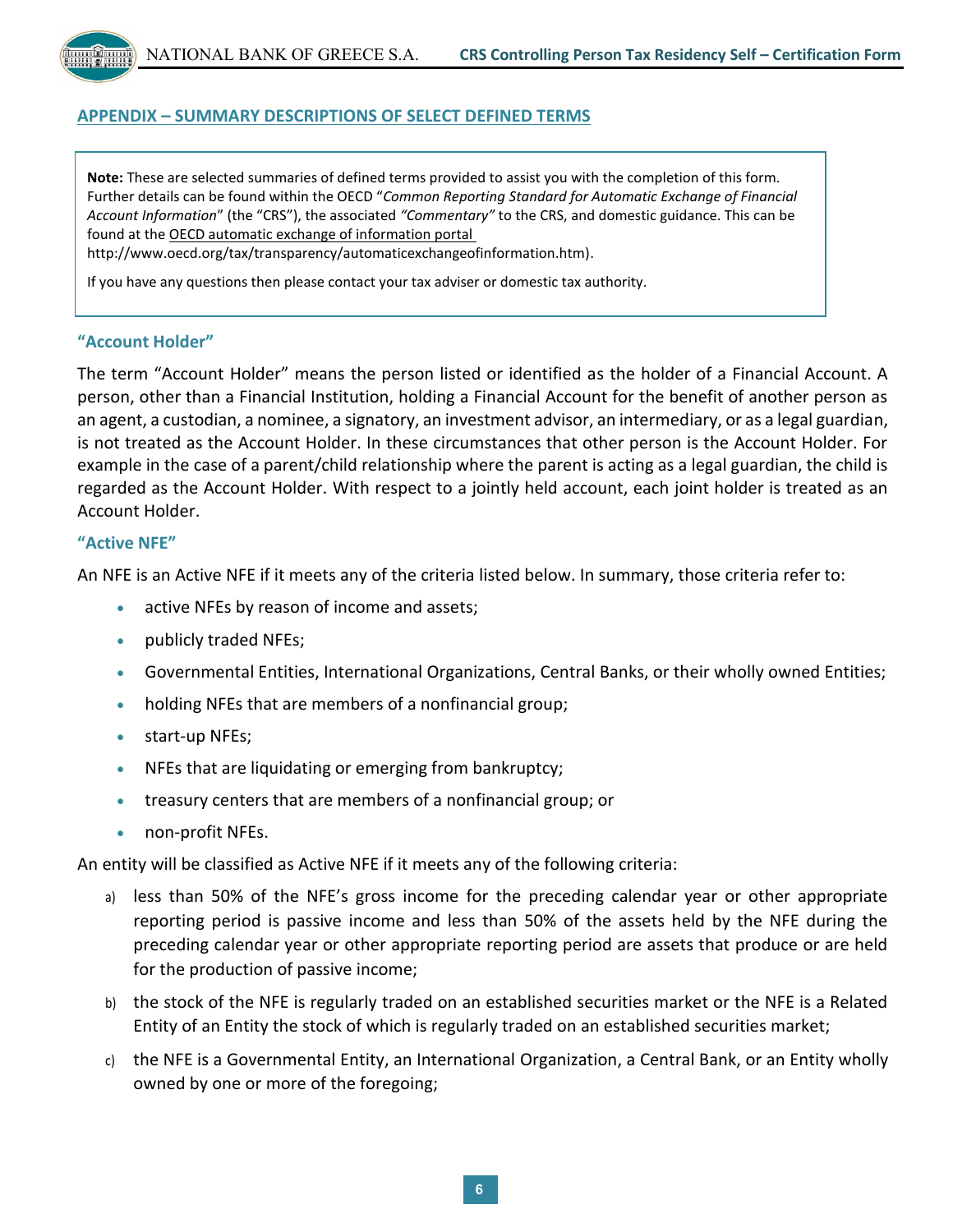- - d) substantially all of the activities of the NFE consist of holding (in whole or in part) the outstanding stock of, or providing financing and services to, one or more subsidiaries that engage in trades or businesses other than the business of a Financial Institution, except that an Entity does not qualify for this status if the Entity functions (or holds itself out) as an investment fund, such as a private equity fund, venture capital fund, leveraged buyout fund, or any investment vehicle whose purpose is to acquire or fund companies and then hold interests in those companies as capital assets for investment purposes;
	- e) the NFE is not yet operating a business and has no prior operating history, (a " start-up NFE") but is investing capital into assets with the intent to operate a business other than that of a Financial Institution, provided that the NFE does not qualify for this exception after the date that is 24 months after the date of the initial organisation of the NFE;
	- f) the NFE was not a Financial Institution in the past five years, and is in the process of liquidating its assets or is reorganising with the intent to continue or recommence operations in a business other than that of a Financial Institution;
	- g) the NFE primarily engages in financing and hedging transactions with, or for, Related Entities that are not Financial Institutions, and does not provide financing or hedging services to any Entity that is not a Related Entity, provided that the group of any such Related Entities is primarily engaged in a business other than that of a Financial Institution; or
	- h) the NFE meets all of the following requirements (a "non-profit NFE") :
	- i. it is established and operated in its jurisdiction of residence exclusively for religious, charitable, scientific, artistic, cultural, athletic, or educational purposes; or it is established and operated in its jurisdiction of residence and it is a professional organisation, business league, chamber of commerce, labour organisation, agricultural or horticultural organisation, civic league or an organisation operated exclusively for the promotion of social welfare;
	- ii. it is exempt from income tax in its jurisdiction of residence;
	- iii. it has no shareholders or members who have a proprietary or beneficial interest in its income or assets;
	- iv. the applicable laws of the NFE's jurisdiction of residence or the NFE's formation documents do not permit any income or assets of the NFE to be distributed to, or applied for the benefit of, a private person or non-charitable Entity other than pursuant to the conduct of the NFE's charitable activities, or as payment of reasonable compensation for services rendered, or as payment representing the fair market value of property which the NFE has purchased; and
	- v. the applicable laws of the NFE's jurisdiction of residence or the NFE's formation documents require that, upon the NFE's liquidation or dissolution, all of its assets be distributed to a Governmental Entity or other non-profit organisation, or escheat to the government of the NFE's jurisdiction of residence or any political subdivision.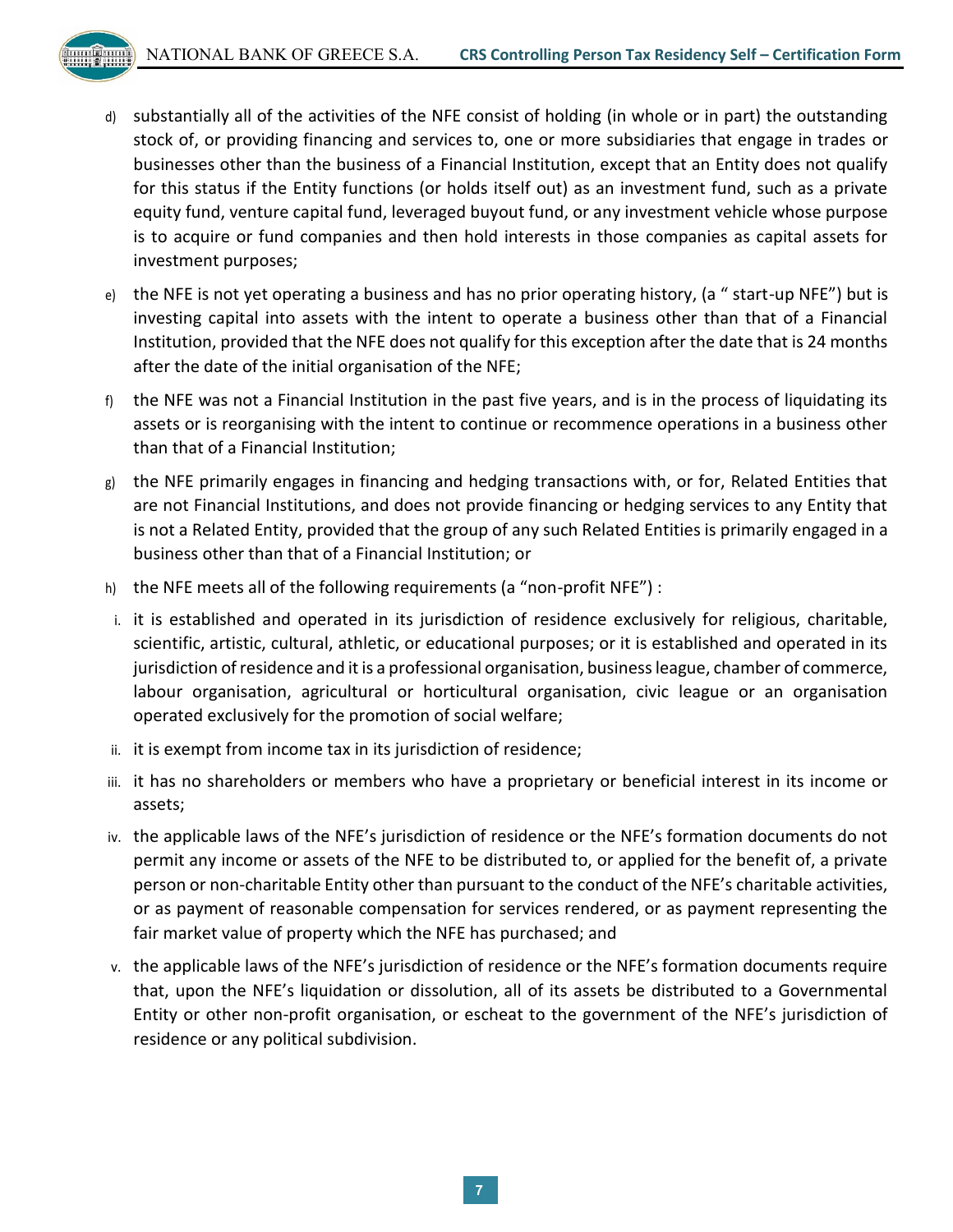

## **"Control"**

"Control" over an Entity is generally exercised by the natural person(s) who ultimately has a controlling ownership interest (typically on the basis of a certain percentage (e.g. 25%)) in the Entity. Where no natural person(s) exercises control through ownership interests, the Controlling Person(s) of the Entity will be the natural person(s) who exercises control of the Entity through other means. Where no natural person(s) is/are identified as exercising control of the Entity through ownership interests, then under the CRS the Reportable Person is deemed to be the natural person who hold the position of senior managing official.

## **"Controlling Person(s)"**

This is a natural person who exercises control over an entity. Where that entity is treated as a Passive Non-Financial Entity ("NFE") then a Financial Institution must determine whether such Controlling Persons are Reportable Persons. This definition corresponds to the term "beneficial owner" as described in Recommendation 10 and the Interpretative Note on Recommendation 10 of the Financial Action Task Force Recommendations (as adopted in February 2012).

**Controlling Persons of a trust**, means the settlor(s), the trustee(s), the protector(s) (if any), the beneficiary(ies) or class(es) of beneficiaries, and any other natural person(s) exercising ultimate effective control over the trust (including through a chain of control or ownership). The settlor(s), the trustee(s), the protector(s) (if any), and the beneficiary(ies) or class(es) of beneficiaries, must always be treated as Controlling Persons of a trust, regardless of whether or not any of them exercises control over the activities of the trust.

Where the settlor(s) of a trust is an Entity then the CRS requires Financial Institutions to also identify the Controlling Persons of the settlor(s) and when required report them as Controlling Persons of the trust.

In the case of a legal arrangement other than a trust, such term means persons in equivalent or similar positions.

## **"Entity"**

The term "Entity" means a legal person or a legal arrangement, such as a corporation, organisation, partnership, trust or foundation.

## **"Financial Account"**

A Financial Account is an account maintained by a Financial Institution and includes: Depository Accounts; Custodial Accounts; Equity and debt interest in certain Investment Entities; Cash Value Insurance Contracts; and Annuity Contracts.

**"Investment Entity"** The term "Investment Entity" includes two types of Entities:

(i) an Entity that primarily conducts as a business one or more of the following activities or operations for or on behalf of a customer:

- Trading in money market instruments (cheques, bills, certificates of deposit, derivatives, etc.); foreign exchange; exchange, interest rate and index instruments; transferable securities; or commodity futures trading;
- Individual and collective portfolio management; or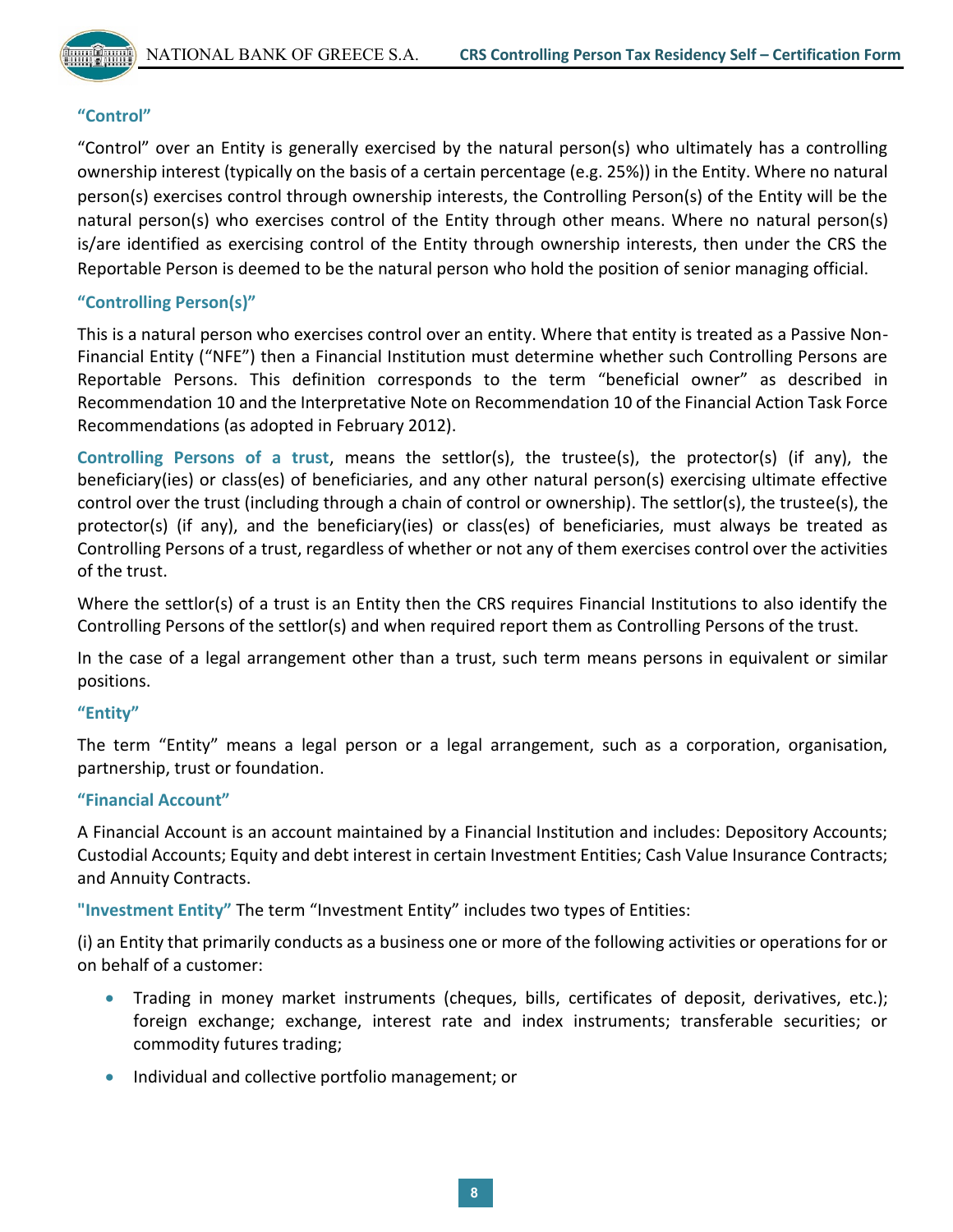Otherwise investing, administering, or managing Financial Assets or money on behalf of other persons.

Such activities or operations do not include rendering non-binding investment advice to a customer.

(ii) "The second type of "Investment Entity" ("Investment Entity managed by another Financial Institution") is any Entity the gross income of which is primarily attributable to investing, reinvesting, or trading in Financial Assets where the Entity is managed by another Entity that is a Depository Institution, a Custodial Institution, a Specified Insurance Company, or the first type of Investment Entity.

"**Investment Entity located in a Non-Participating Jurisdiction and managed by another Financial Institution**" is any Entity the gross income of which is primarily attributable to investing, reinvesting, or trading in Financial Assets if the Entity is (i) managed by a Financial Institution and (ii) not resident in, or a branch located in, a Participating Jurisdiction.

## "**Investment Entity managed by another Financial Institution**"

An Entity is "managed by" another Entity if the managing Entity performs, either directly or through another service provider on behalf of the managed Entity, any of the activities or operations described in clause (i) above in the definition of 'Investment Entity'.

An Entity only manages another Entity if it has discretionary authority to manage the other Entity's assets (either in whole or part). Where an Entity is managed by a mix of Financial Institutions, NFEs or individuals, the Entity is considered to be managed by another Entity that is a Depository Institution, a Custodial Institution, a Specified Insurance Company, or the first type of Investment Entity, if any of the managing Entities is such another Entity.

## "**Participating Jurisdiction**"

A "Participating Jurisdiction" means a jurisdiction with which an agreement is in place pursuant to which it will provide the information required on the automatic exchange of financial account information set out in the Common Reporting Standard and that is identified in a published list.

## "**Participating Jurisdiction Financial Institution**"

The term "Participating Jurisdiction Financial Institution means (i) any Financial Institution that is tax resident in a Participating Jurisdiction, but excludes any branch of that Financial Institution that is located outside of that jurisdiction, and (ii) any branch of a Financial Institution that is not tax resident in a Participating Jurisdiction, if that branch is located in such Participating Jurisdiction.

## "**Passive NFE**"

Under the CRS a "Passive NFE" means any NFE that is not an Active NFE. An Investment Entity located in a Non-Participating Jurisdiction and managed by another Financial Institution is also treated as a Passive NFE for purposes of the CRS.

## "**Reportable Account**"

The term "Reportable Account" means an account held by one or more Reportable Persons or by a Passive NFE with one or more Controlling Persons that is a Reportable Person.